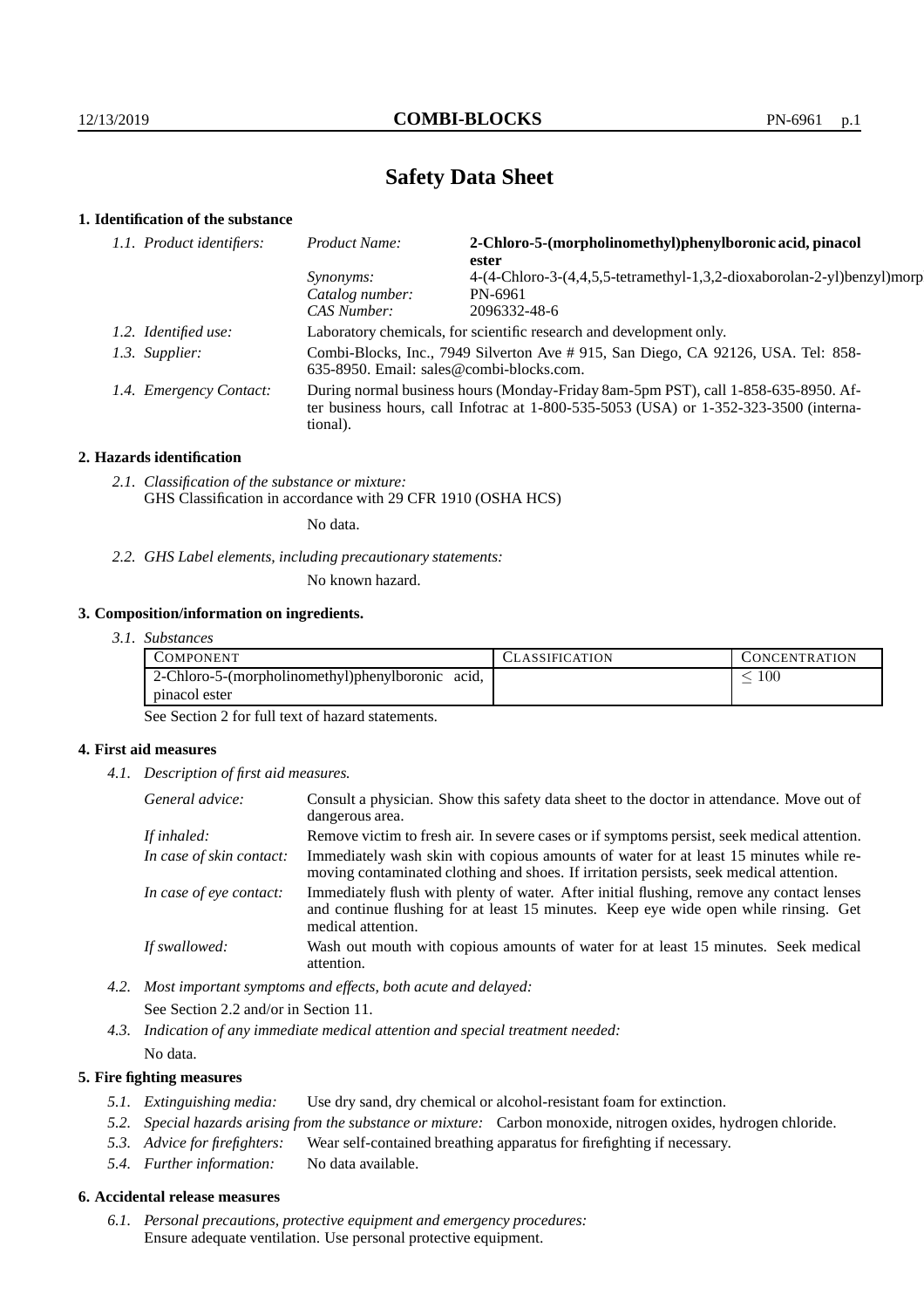| 6.2. Environmental precautions:                             |                                                                                                                                                                                                                                                                    |                                                                                                                                                                                                                                                                                                                        |  |  |
|-------------------------------------------------------------|--------------------------------------------------------------------------------------------------------------------------------------------------------------------------------------------------------------------------------------------------------------------|------------------------------------------------------------------------------------------------------------------------------------------------------------------------------------------------------------------------------------------------------------------------------------------------------------------------|--|--|
|                                                             | Should not be released into the environment. See Section 12 for additional ecological information.                                                                                                                                                                 |                                                                                                                                                                                                                                                                                                                        |  |  |
| 6.3. Methods and materials for containment and cleaning up: |                                                                                                                                                                                                                                                                    |                                                                                                                                                                                                                                                                                                                        |  |  |
|                                                             |                                                                                                                                                                                                                                                                    | Sweep up or vacuum up spillage and collect in suitable container for disposal.                                                                                                                                                                                                                                         |  |  |
|                                                             | 6.4. Reference to other sections:                                                                                                                                                                                                                                  |                                                                                                                                                                                                                                                                                                                        |  |  |
|                                                             |                                                                                                                                                                                                                                                                    | Refer to protective measures listed in Sections 8 and 13.                                                                                                                                                                                                                                                              |  |  |
|                                                             | 7. Handling and storage                                                                                                                                                                                                                                            |                                                                                                                                                                                                                                                                                                                        |  |  |
|                                                             | 7.1. Precautions for safe handling: Avoid contact with skin and eyes. Avoid inhalation of vapour or mist. Keep away<br>from sources of ignition - No smoking. Take measures to prevent the build up of electro-<br>static charge. For precautions see section 2.2. |                                                                                                                                                                                                                                                                                                                        |  |  |
|                                                             | 7.2. Conditions for safe storage, including any incompatibilities: Keep container tightly closed in a dry and well-ventilated<br>place. Containers which are opened must be carefully resealed and kept upright to prevent<br>leakage.                             |                                                                                                                                                                                                                                                                                                                        |  |  |
|                                                             | 7.3. Specific end use(s):                                                                                                                                                                                                                                          | Laboratory chemicals, for scientific research and development only.                                                                                                                                                                                                                                                    |  |  |
|                                                             | 8. Exposure Controls / Personal protection                                                                                                                                                                                                                         |                                                                                                                                                                                                                                                                                                                        |  |  |
|                                                             | 8.1. Control parameters:                                                                                                                                                                                                                                           |                                                                                                                                                                                                                                                                                                                        |  |  |
|                                                             | Components with workplace control parameters: Contains no substances with occupational exposure limit values.                                                                                                                                                      |                                                                                                                                                                                                                                                                                                                        |  |  |
|                                                             | 8.2. Exposure controls:                                                                                                                                                                                                                                            |                                                                                                                                                                                                                                                                                                                        |  |  |
|                                                             | Appropriate engineering controls: Ensure that eyewash stations and safety showers are close to the workstation<br>location. Ensure adequate ventilation, especially in confined areas.                                                                             |                                                                                                                                                                                                                                                                                                                        |  |  |
|                                                             | Personal protective equipment:                                                                                                                                                                                                                                     |                                                                                                                                                                                                                                                                                                                        |  |  |
|                                                             | Eye/face protection:                                                                                                                                                                                                                                               | Wear appropriate protective eyeglasses or chemical safety goggles as described by OSHA's<br>eye and face protection regulations in 29 CFR 1910.133 or European Standard EN166.                                                                                                                                         |  |  |
|                                                             | Skin protection:                                                                                                                                                                                                                                                   | Handle with gloves. Gloves must be inspected prior to use. Use proper glove removal<br>technique (without touching glove's outer surface) to avoid skin contact with this product.<br>Dispose of contaminated gloves after use in accordance with applicable laws and good<br>laboratory practices. Wash and dry hands |  |  |
|                                                             | <b>Body Protection:</b>                                                                                                                                                                                                                                            | Complete suit protecting against chemicals, Flame retardant antistatic protective clothing.,<br>The type of protective equipment must be selected according to the concentration and<br>amount of the dangerous substance at the specific workplace.                                                                   |  |  |
|                                                             | Respiratory protection:                                                                                                                                                                                                                                            |                                                                                                                                                                                                                                                                                                                        |  |  |

Control of environmental exposure: Prevent further leakage or spillage if safe to do so. Do not let product enter drains.

# **9. Physical and chemical properties**

*9.1. Information on basic physical and chemical properties*

| (a)                | Appearance:                                   | Solid        |
|--------------------|-----------------------------------------------|--------------|
| (b)                | Odour:                                        | No data      |
| (c)                | Odour Threshold:                              | No data      |
| (d)                | pH:                                           | No data      |
| (e)                | Melting point/freezing point:                 | $80 - 90$ °C |
| (f)                | Initial boiling point and boiling range:      | No data      |
| (g)                | Flash point:                                  | No data      |
| (h)                | Evaporatoin rate:                             | No data      |
| (i)                | Flammability (solid, gas):                    | No data      |
| (j)                | Upper/lower flammability or explosive limits: | No data      |
| $\rm(k)$           | Vapour pressure:                              | No data      |
| (1)                | Vapour density:                               | No data      |
| (m)                | Relative density:                             | No data      |
| (n)                | Water solubility:                             | No data      |
| $\left( 0 \right)$ | Partition coefficient: n-octanol/water:       | No data      |
| (p)                | Auto-ignition:                                | No data      |
| (q)                | Decomposition temperature:                    | No data      |
| (r)                | Viscosity:                                    | No data      |
| (s)                | Explosive properties:                         | No data      |
| (t)                | Oxidizing properties:                         | No data      |